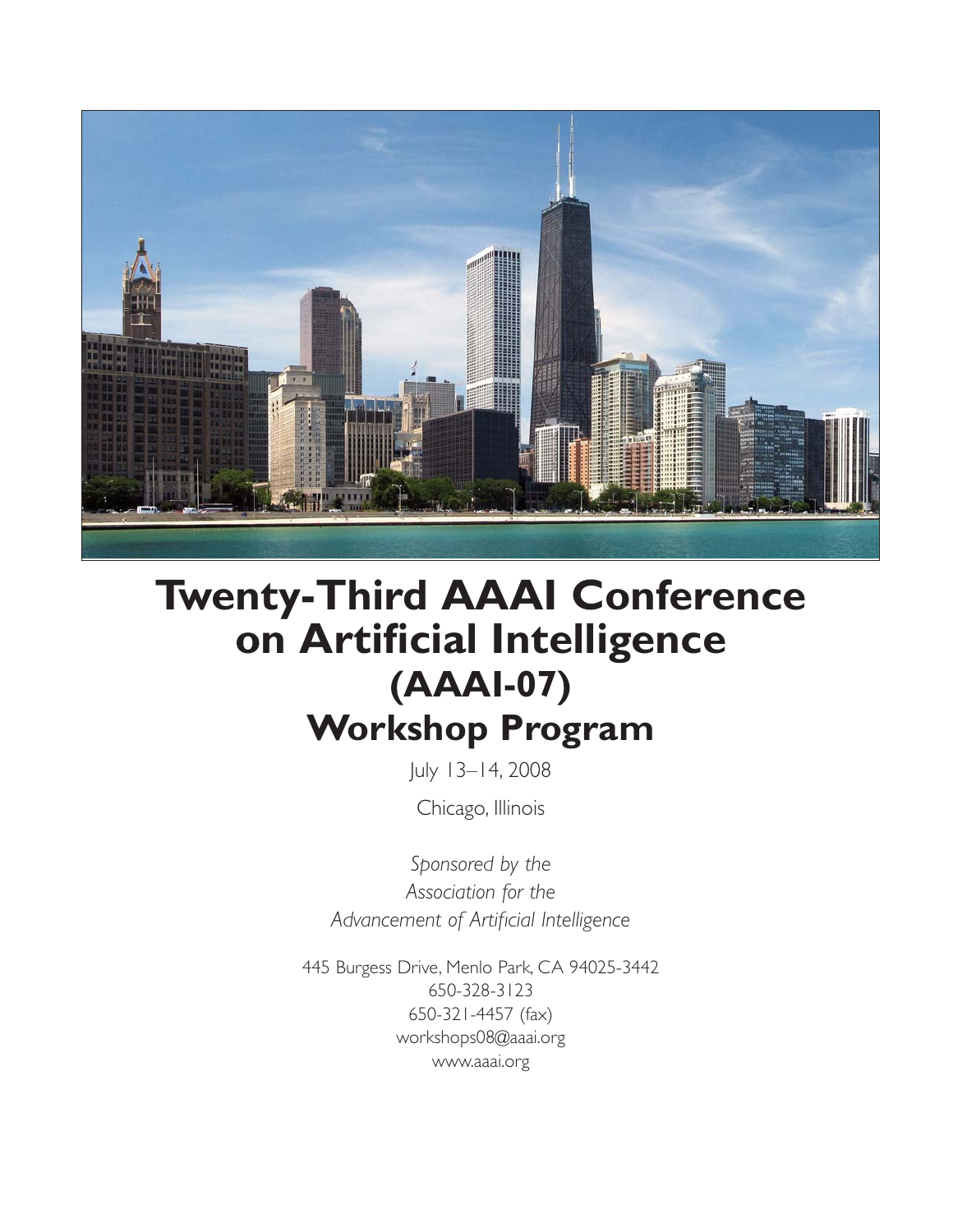#### **Deadlines**

- April 7: Submissions due
- April 21: Notification of acceptance
- May 12: Camera-ready copy due to organizers and AAAI
- July 13-14: AAAI-07 Workshop Program

## **AAAI Formatting Guidelines**

■ www.aaai.org/Publications/Author/author.php

AAAI is pleased to present the AAAI-08 Workshop program. Workshops will be held Sunday and Monday, July 13–14, 2008 at the Hyatt Regency McCormick Place in Chicago. Exact locations and dates for the workshops will be determined in the spring.

The AAAI-08 workshop program includes 15 workshops covering a wide range of topics in artificial intelligence. Workshops are one day unless noted otherwise in the individual description. Each workshop is limited to approximately 25 to 65 participants. Participation at these workshops is by invitation from the workshop organizers.

There is a separate fee for attendance at a workshop. Workshop registration is discounted for AAAI-08 technical registrants. Registration information will be mailed directly to all invited participants. All workshop participants must preregister, and must indicate which workshop(s) they will be attending. Workshop reports are included in the workshop registration fee, and will be distributed onsite during the workshop. In most cases, reports will also be available after the conference as part of the AAAI Press technical report series.

#### **Submission Requirements**

Submission requirements vary for each workshop, but most key deadlines are uniform, unless otherwise noted. Submissions are due to the organizers on April 7, 2008, except where noted. Workshop organizers will notify submitters of acceptance by April 21, 2008. Camera-ready copy is due back to workshop organizers by May 5, 2008 (working notes) and to AAAI by May 12, 2008. Please mail your submissions directly to the chair of the individual workshop according to their directions. Do not mail submissions to AAAI. For further information about a workshop, please contact the chair of that workshop.

#### **Format**

AAAI two-column format is required for all final accepted submissions. Links to styles, macros, and guidelines for this format are located on the AAAI publications site.

## **AAAI Workshop Chairs**

Simon Parsons Brooklyn College, City University of New York parsons@sci.brooklyn.cuny.edu

Meinolf Sellman Brown University sello@cs.brown.edu

## **Contents**

- WI: Advancements in POMDP Solvers
- W2: AI Education Workshop
- W3: Coordination, Organization, Institutions and Norms in Agent Systems
- W4: Enhanced Messaging
- W5: Human Implications of Human-Robot Interaction
- W6: Intelligent Techniques for Web Personalization and Recommender Systems
- W7: Metareasoning: Thinking about Thinking
- W8: Mobile Robot Workshop
- W9: Fourth Multidisciplinary Workshop on Advances in Preference Handling
- W10: Search in Artificial Intelligence and Robotics
- WII: Spatial and Temporal Reasoning
- W12: Trading Agent Design and Analysis
- W13: Transfer Learning for Complex Tasks
- W14: What Went Wrong and Why: Lessons from AI Research and Applications
- W15: Wikipedia and Artificial Intelligence: An Evolving Synergy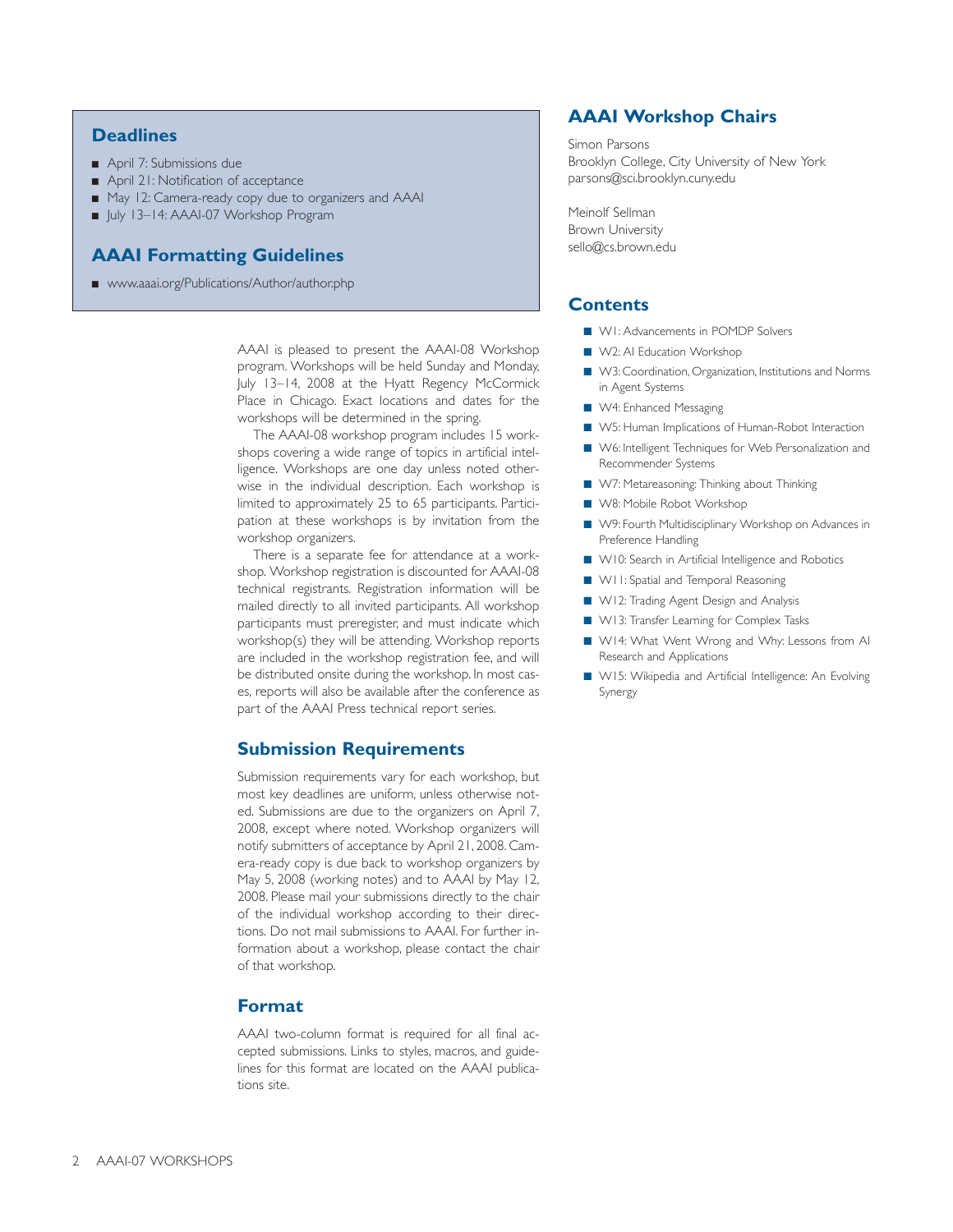Ver the past decade, much advancement was<br>achieved in the field of POMDP solvers. The<br>size of POMDPs that solvers can handle has achieved in the field of POMDP solvers. The size of POMDPs that solvers can handle has increased by orders of magnitude.Solvers developed ten years ago were hardly able to handle more than 10 states, while modern solvers scale up to models with millions of states. New techniques compute approximate policies of manageable complexity, thus handling larger and more complicated POMDPs. This advancement was achieved by a few orthogonal approaches point-based techniques, finite-state controllers, efficient model representations, model compression techniques, hierarchical decompositions, inference-based techniques, and online search.

This workshop is designed to bring together researchers working on POMDP solvers, as well as those with complimentary interests. A main objective is to identify remaining barriers preventing full-scale POMDP deployment, as well as key scientific opportunities. The workshop is also intended to introduce new people to the current advancements in POMDP solvers.

The workshop will begin with a set of short tutorials over various advancements in POMDP solvers:

- 1. Point based algorithms Introduction to point-based algorithms, including the basic operations, and overview of state of the art algorithms.
- 2, Compression and efficient representation various techniques for compressing POMDPs and representing factored POMDPs.
- 3. Online belief space search survey of algorithms and advancements in online belief space search.
- 4. Policy iteration algorithms using techniques such as finite state controllers to efficiently learn policies directly, without computing a value function.

The workshop will continue by a set of short presentations of work in the field of POMDP solvers. Accepted papers will have 15 minutes for presentation of the main contributions. We will then follow up by a poster presentation of all accepted papers that will allow for an extended discussion with the authors of the papers.

## **Submissions**

We invite researchers in the field to submit papers discussing the following:

- New methods for solving POMDPs.
- Improvements of existing solvers.
- Empirical studies that illuminate the difficulties and opportunities in POMDP solvers.
- Complimentary methods for optimal control under partial observability.
- Studies of implementations of POMDP solvers to real life problems.

All submissions must follow standard AAAI guidelines. A PDF or PostScript version of the paper should be submitted by e-mail to guyshani@microsoft.com.

# **Organizing Committee**

Joelle Pineau, McGill University (jpineau@cs.mcgill.ca); Pascal Poupart, University of Waterloo (ppoupart@ cs.uwaterloo.ca); Guy Shani, Microsoft Research (guyshani@microsoft.com, 425-705-1561); Trey Smith, Carnegie Mellon University West / NASA Ames Research Center (trey.smith@west.cmu.edu)

## **Additional Information**

For additional information, please visit the supplemental workshop site (research.microsoft.com/~guyshani/ AAAIWorkshop/Main.html).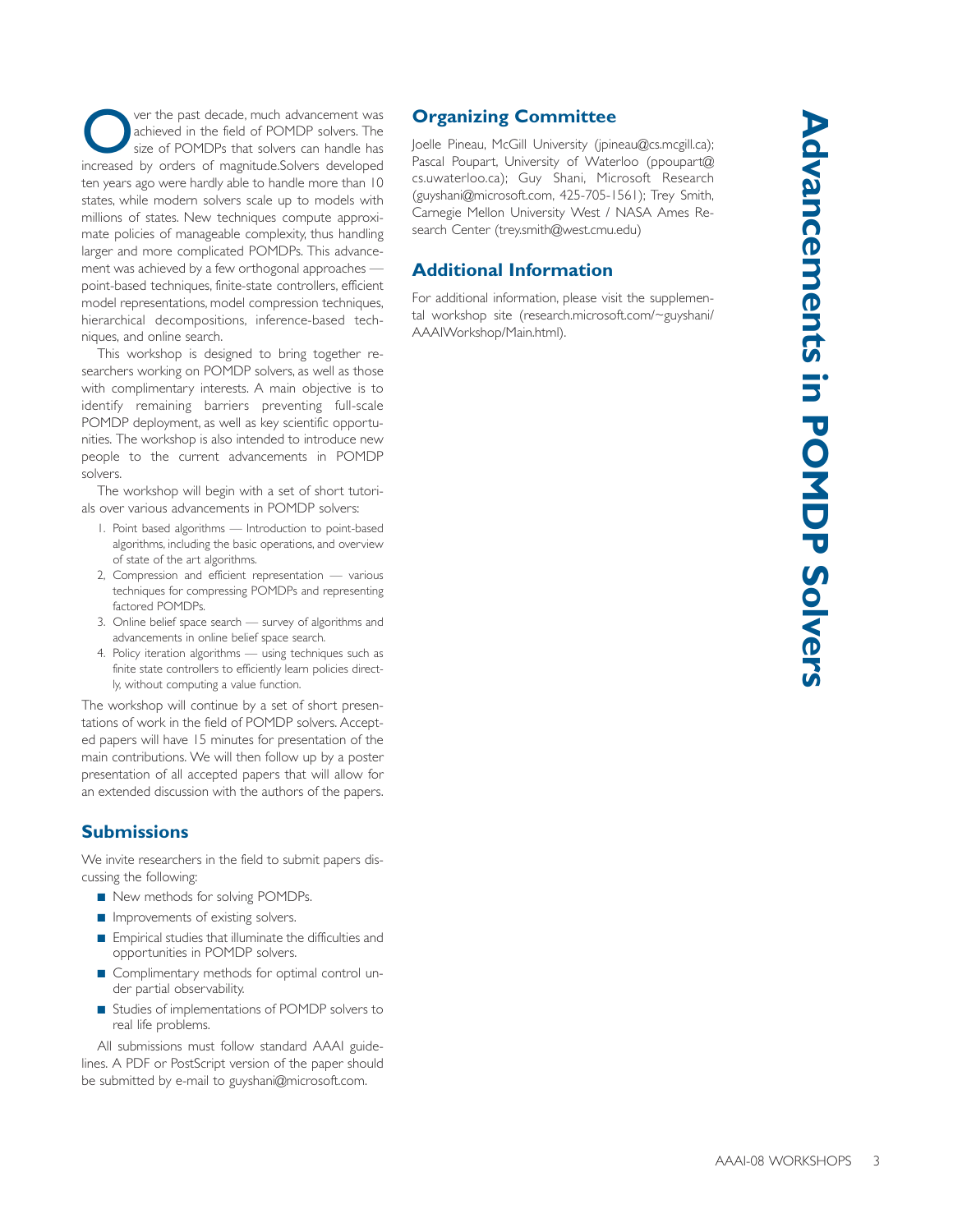The workshop on AI Education creates a forum<br>where teaching techniques, curricular resources,<br>and innovations in teaching AI are shared broadwhere teaching techniques, curricular resources, and innovations in teaching AI are shared broadly, with an overarching goal of improving AI education at both the undergraduate and graduate levels. To this end, the workshop welcomes paper submissions on a variety of topics, including, but not limited to the following:

- Educational resources, including syllabi, assignments, project ideas, and pedagogical strategies, related to teaching AI in postsecondary environments
- Multidisciplinary curricula highlighting the application of AI in other contexts (computational biology, algorithmic game theory, computational economics, and so on) or the theoretical concepts of roots of AI from other fields (philosophy, cognitive science, linguistics, psychology)
- The use of robotics and other tangible media both in Al courses and elsewhere in the curriculum
- Software that assists the teaching/learning process everything from software to help visualize search spaces and search algorithms, to software substrates that can be used by students to do projects
- Resources and strategies for teaching specific AI subareas or topics: machine learning, robotics, computer vision, natural language processing, game playing, and many others
- Strategies for appropriately situating AI within a wider computer-science curriculum
- Ways to incorporate or address popular entertainment and media portrayal of AI (in movies, news, advertisements, new products, and so on)
- Real-world examples of successful AI deployments, described in sufficient detail to provide case studies and/or serve as useful springboards for other teachers
- Innovative means for integrating research as part of coursework in AI

This workshop is a centerpiece of the AAAI 2008 Teaching Forum, (www.aaai.org/Conferences/AAAI/ 2008/aaai08teaching.php) a series of AAAI events that create a "teaching track" through the conference. Four events constitute the Teaching Forum: this workshop, a video session track, a panel in the main technical program, and a subset of the conference's poster presentations.

## **Submissions**

Papers between 2–6 pages should be submitted in PDF format via e-mail attachment to cochair Zachary Dodds at dodds@cs.hmc.edu by April 7, 2008; details on submission will appear on the workshop's supplemental webpage. Although initial submissions need not follow a particular style, final versions of accepted papers (due May 5, 2008) must heed AAAI formatting guidelines for publication. AAAI will publish the AI Education workshop proceedings as a technical report. In addition, selected topics from the workshop may be presented within a panel session or as posters at AAAI

2008. Please address any questions, concerns, or comments to the cochairs.

## **Cochairs**

Zachary Dodds (dodds@cs.hmc.edu); Haym Hirsh (hhirsh@nsf.gov); Kiri Wagstaff (kiri.wagstaff@jpl.nasa. gov)

## **Additional Information**

For additional information, please visit the supplemental workshop site (www.cs.hmc.edu/aieducation/).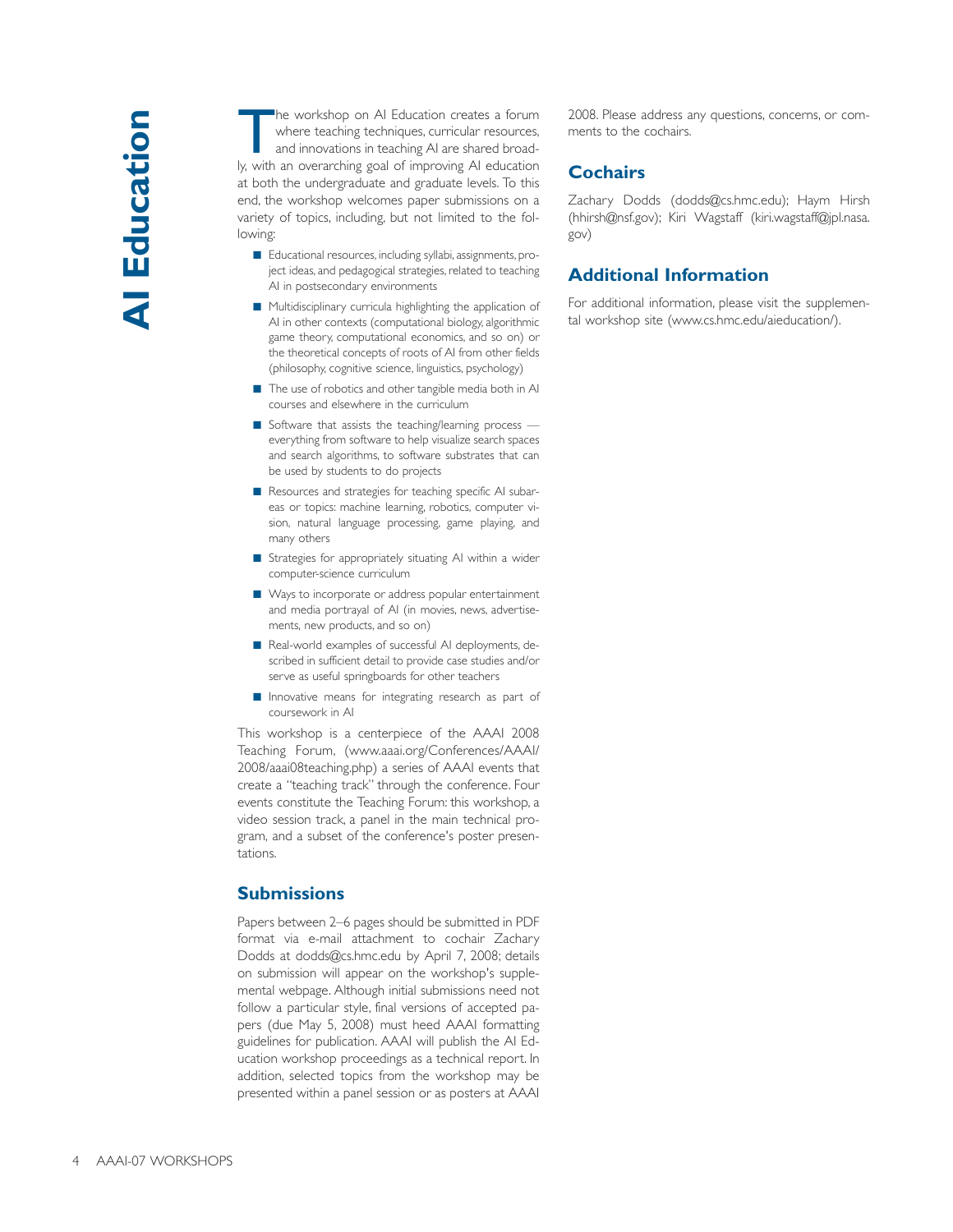I n recent years, social and organizational aspects of agency have become a major issue in MAS research. Recent applications of MAS on web services, grid computing and ubiquitous computing enforce the need for using these aspects in order to ensure social order within these environments. Openness, heterogeneity, and scalability of MAS pose new demands on traditional MAS interaction models. Therefore, the view of coordination and control has to be expanded to consider not only an agent-centric perspective but societal and organization-centric views as well. The overall problem of analyzing the social, legal, economic and technological dimensions of agent organizations, and the coevolution of agent interactions, provide theoretically demanding and interdisciplinary research questions at different levels of abstraction. The MAS research community has addressed these issues from different perspectives that have gradually become more cohesive around the four notions that give title to the workshop: coordination, organization, institutions, and norms. In order to reach those different research communities working in related topics, COIN will facilitate and coordinate the organization of twin yearly events colocated with large international conferences, diverse in focus and geographically. The COIN workshop series, started in 2005 and have been held yearly since, as a dual event at two world class conferences, in different geographic regions. In 2008, COIN is planned to colocate with AAAI in Chicago and AAMAS in Portugal.

Topics of interest for COIN are as follows:

- Modeling multiagent organizations
- Models and architectures for social agents
- Coordination in dynamic and emergent agent organizations
- Organization design, monitoring and adaptation
- Ontologies, methodologies, tools and standards for regulated MAS.
- Social science background for regulated MAS: Roles, authority, motivation, social power and other social relationships and attitudes.
- Languages for norms: expressiveness VS efficiency.
- Electronic institutions and virtual organizations.
- Coordination and interaction conventions, technologies and artifacts.
- Institutional aspects of peer to peer interactions
- Issues in regulatory dynamics (creation, evolution, change, disappearance).
- Issues in regulated MAS implementation
- Simulation, analysis and verification of regulated MAS
- Engineering organizations (validation, implementation and tools for agent organizations
- Scaling and control issues in agent organizations
- Norms, institutions and organizations: authority, power, dependence, penalty and sanctions, contracts, trust, reputation as regulating tools for autonomous agents within organizations
- Application of organizational theory to MAS
- Simulation, analysis and verification of dynamics of multiagent organizations
- Dynamic, adaptive and emergent organizational structures
- Practical applications of agent organization systems

Practice and theory in agent organizations require the collaboration between several disciplines with and without the traditional AI field (including social sciences, management theory, software engineering, communication), which places this workshop at the crossroads between AI and other fields. The workshop will be fueled by the tension between different relevant disciplines, and between formal methods and practical applications and input technologies. The workshop organization will explicitly aim at a balanced discussion of these aspects.

## **Format**

We aim for a one-day workshop that combines an invited talk by a leading researcher (to be determined) with paper presentations and ample time for general and/or group discussions. We are seeking papers that clearly exemplify central notions in a research field or try to synthesize unified views. To encourage interaction and a broad exchange of ideas, the workshop will be limited to 30 participants.

## **Submissions**

Submissions may discuss work in any stage of development, from concepts and future directions to finished work. Authors should submit an extended abstract (3–4 pages) or a full paper of up to 8 pages, in the AAAI format. Manuscripts are expected to be in English (with American spelling preferred). Only PDF submissions will be accepted. Papers should be submitted to Virginia Dignum at virginia@cs.uu.nl.

# **Organizing Committee**

Virginia Dignum (Co-organizer, Contact person) University of Utrecht Information Science Group P.O. Box 80089, 3508 TB Utrecht, The Netherlands e-mail: virginia@cs.uu.nl Telephone: +31 (0) 30 253 9492 Fax: +31 (0) 30 351 3791

Eric Matson (Co-organizer) Wright State University, College of Engineering 303 Russ Engineering CenterDayton, OH 45435-0001 e-mail: eric.matson@wright.edu Telephone: 01 (973) 775-5108 Fax: 01 (973) 775-5133

## **Additional Information**

For additional information, please visit the supplemental workshop site (agents.cs.wright.edu/coin@aaai/).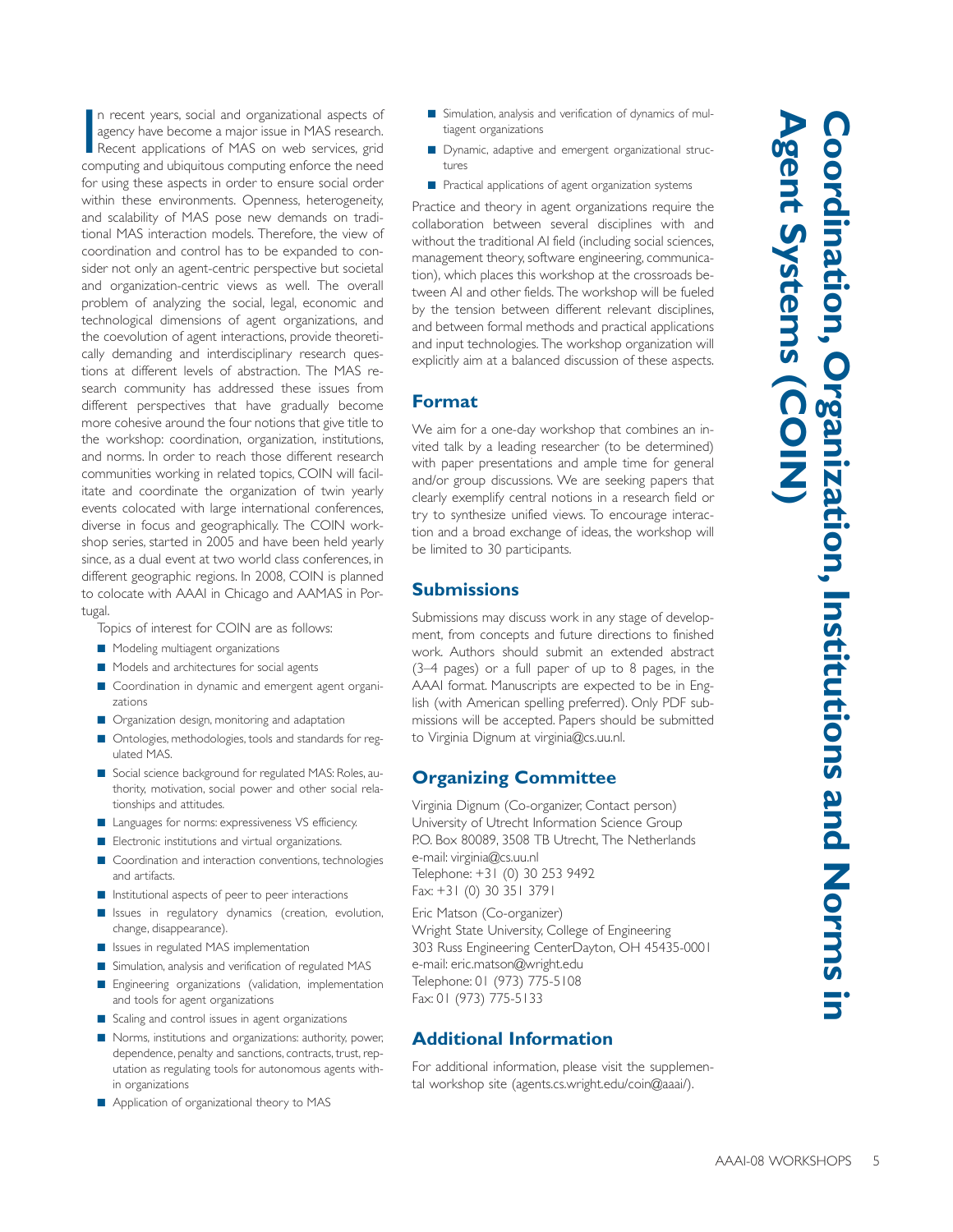with the rise of the digital workplace, e-mail<br>has become a ubiquitous tool in the office<br>and a primary moans of communication of and a primary means of communication. email's growth has created new opportunities and challenges for a large variety of artificial intelligence research, focusing an increasing amount of academic and industrial research on e-mail issues. Research seeks to enhance the e-mail user experience by addressing email overload or to learn from e-mail social patterns. Recent papers have dealt with e-mail triage, activity management, e-mail prioritization, summarization, topic tracking, sorting, leak detection, social network analysis, and enhanced intelligent interfaces. The Enhanced Messaging workshop at AAAI 2008 brings together researchers working on solutions for e-mail and other forms of web messaging from many subfields of AI as well as soliciting participation from the broader community.

The workshop aims to bring together a wide spectrum of researchers working on e-mail and other messaging technologies to present new and novel areas of research on important problems in the field. We especially encourage research that brings together multidisciplinary techniques and production messaging systems that employ novel research technologies. The workshop will provide for discussions between participants on significant challenges in messaging research and set a multiyear agenda of important research goals for the field.

The day long workshop will consist of presentations, an invited talk and discussion session and posters. Workshop attendance is open to the public. Priority will be given to those active participants in the workshop (paper authors or speakers).

## **Topics of Interest**

Topics of interest include user studies, user interfaces, information retrieval, machine learning and data mining, message organization, social networks, natural language processing, and messaging interactions on the web.

## **Submissions**

We welcome three types of submissions. Full papers (6 pages) describe mature work, which may already have been published in previous conferences. Extended abstracts (2 pages) describe new and preliminary work. Demonstration Papers (2 pages) describe messaging systems and authors should expect to demonstrate their system during the workshop poster session.

# **Organizing Committee**

Vitor R. Carvalho (Carnegie Mellon University), Mark Dredze (University of Pennsylvania), Tessa Lau (IBM Almaden Research Center)

## **Program Committee**

Paul N. Bennett (Microsoft Research), William Cohen (Carnegie Mellon University), Gabor Cselle (Xobni Corp), Aron Culotta (University of Massachusetts), Laura Dabbish (Carnegie Mellon University), Jacek Gwizdka (Rutgers University), Jon Herlocker (Pi Corporation and Oregon State University), Nicholas Kushmerick (QL2 Software, Inc.), Andrew Lampert (CSIRO ICT Centre and Macquarie University), David R. Millen (IBM TJ Watson Research Center), Simone Stumpf (White Horse), Fernanda B. Viegas (IBM TJ Watson Research Center), Martin Wattenberg (IBM TJ Watson Research Center), Steve Whittaker (Sheffield University)

## **Additional Information**

For additional information, please send e-mail to enhancedmessagingworkshop@gmail.com. or visit the supplemental workshop site (enhancedmessagingworkshop.googlepages.com).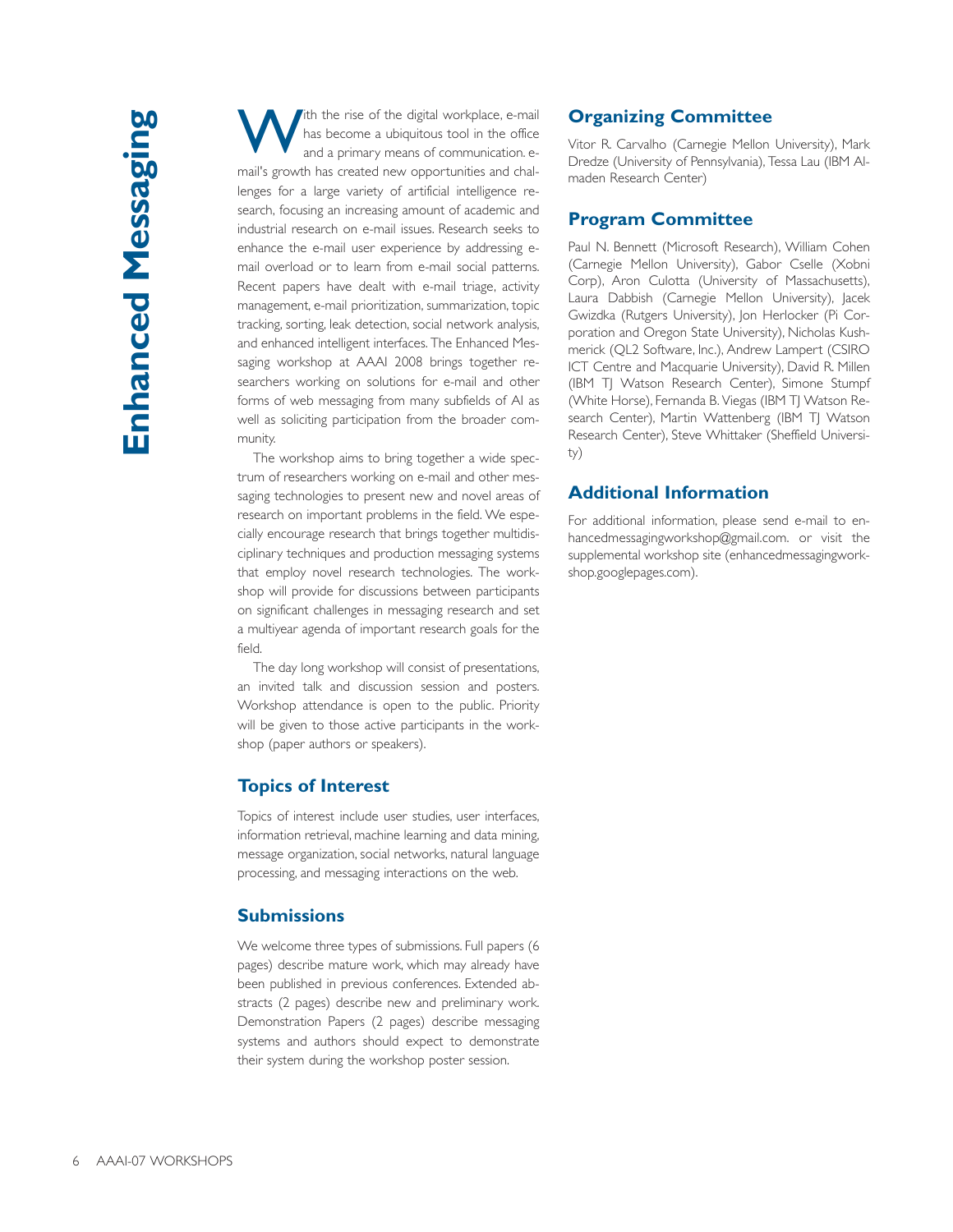This workshop addresses important human implications of human-robot interaction (HRI) that call for research and dialogue representing AI and robotics as well as disciplines such as psychology, sociology, philosophy, and theology. Specific issues for the workshop arise from HRI involving results of rapidly growing robotic developments such as lifelike personal robots and direct technological enhancement of human bodies. Issues thus raised are represented in the following kinds of questions:

- How can notions of human identity be affected in the context of such HRI?
- How can understandings of human consciousness be affected?
- How can concepts of human freedom be affected?
- How can human social behavior be affected?
- How can ideas of human moral status and moral responsibility be affected?
- How can presumptions of human uniqueness be affected?

Our topic is timely for a number of reasons. First, public awareness of lifelike robots is accelerating. Second, introduction of artificially intelligent artifacts as functional components of the human body is notably becoming more feasible. Third, researchers directly involved in these developments have begun describing their visions of the human implications of their work. Fourth, our prior workshops in this topic area already have produced valuable on-site dialogue and AAAI technical reports at the AAAI-06 and AAAI-07 conferences. This 2008 workshop aims to continue successful support of an emerging multidisciplinary and international community of researchers.

Presentation of papers to an audience of 25–75 attendees at AAAI-08 in Chicago, USA, will be followed, during an afternoon session, by open discussion. Everyone invited to the workshop will have a background appropriate for participating in the discussion session, and all participants are invited to submit a paper. About 15 of the submitted papers will be accepted for presentation and inclusion in the workshop's AAAI technical report, while some others are expected to be accepted as poster papers.

## **Submissions**

Papers must be 5–8 pages in length, written in (or translated into) English, in AAAI style format, and submitted by April 7, 2008, as attached Microsoft Word or PDF documents, to tmetzler@okcu.edu.

# **Organizing Committee**

Ted Metzler (Chair) (tmetzler@okcu.edu; Oklahoma City University, Oklahoma City, OK, 73106, USA ; Fax: (405) 208-6046, Telephone: (405) 208-5511) and Lundy Lewis (l.lewis@snhu.edu); Southern New Hampshire University, Manchester, NH, USA

## **Additional Information**

For additional information, please visit the supplemental workshop site (starport.okcu.edu/SI/GS/).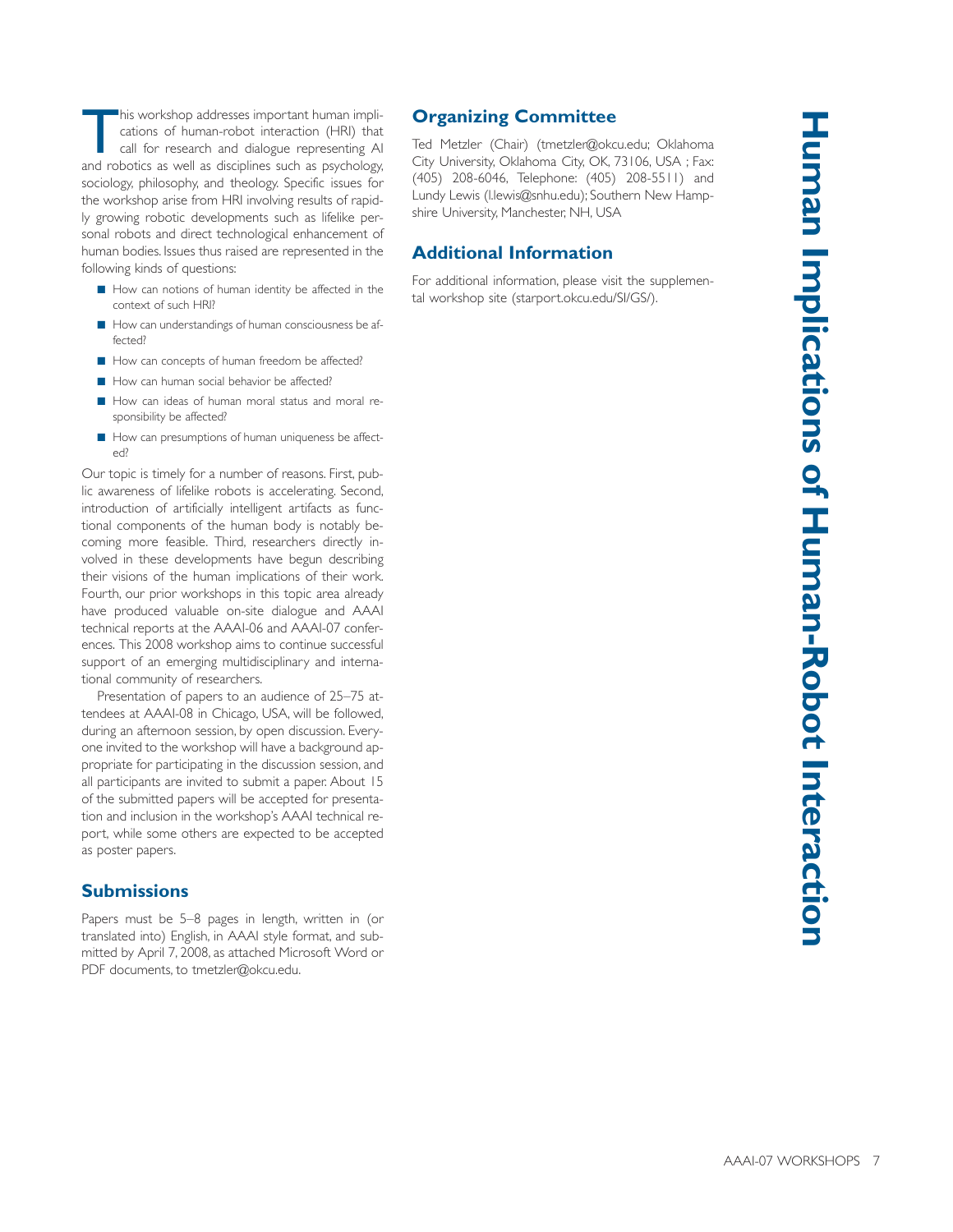eb personalization aims at providing individual users or user groups with a web experience that is specifically tailored to them. Recommender systems represent one special and prominent class of such personalized Web applications, which particularly focus on the user-dependent filtering and selection of relevant information and, in an e-commerce context, aim to support online users in the decision-making and buying process.

To achieve effective personalization, a variety of types of data must be harnessed, including user profiles, web usage, content and structure, and domain knowledge. Efficient and intelligent techniques are needed to mine this data for actionable knowledge, and to effectively use the discovered knowledge to create user models. These techniques must address important challenges emanating from the size and the heterogeneous nature of the data itself, as well as the dynamic nature of user interactions with the web. These challenges include the successful integration of techniques from machine learning, information retrieval and filtering, databases, agent architectures, knowledge representation, data mining, statistics, and user modeling.

This workshop represents the sixth in a successful series of workshops that have brought together researchers and practitioners to foster an exchange of ideas, and to facilitate a discussion of current and emerging topics related to web intelligence, web mining, and personalization.

We invite original contributions in a variety of areas related to web personalization and recommender systems, including user modeling for personalization, user preference elicitation, personalization architectures and systems, privacy and security aspects, evaluation methodologies and metrics, and enabling technologies such as data mining, link analysis, web 2.0 and ontologies.

## **Submissions**

All submissions must be made electronically to workshop organizers. Please use the AAAI Press prescribed formatting instructions.

Papers should be no more than 12 pages inclusive of all references and figures. All papers must be submitted in PDF. At least one author for each accepted paper is expected to register for and attend the workshop.

The workshop proceedings will be published by AAAI Press as part of the AAAI technical report series and will be available on AAAI digital library. Selected papers from the workshop may be considered for expansion and inclusion in a special issue of a journal.

The workshop will be open to all those interested in attending.

#### **Organizing Committee**

Bamshad Mobasher, School of Computer Science, De-Paul University, Chicago, USA (mobasher@cs. depaul.edu); Sarabjot Singh Anand, Department of Computer Science, University of Warwick, UK (S.S.Anand @warwick.ac.uk); Alfred Kobsa, School of Information and Computer Sciences, University of California, Irvine, USA (kobsa@uci.edu); Dietmar Jannach, Institute of Applied Informatics, University Klagenfurt, Universitäststraße 65-67, Austria (dietmar.jannach@uni-klu.ac.at)

#### **Additional Information**

For additional information, please visit the supplemental workshop site (maya.cs.depaul.edu/~mobasher/itwp 08/).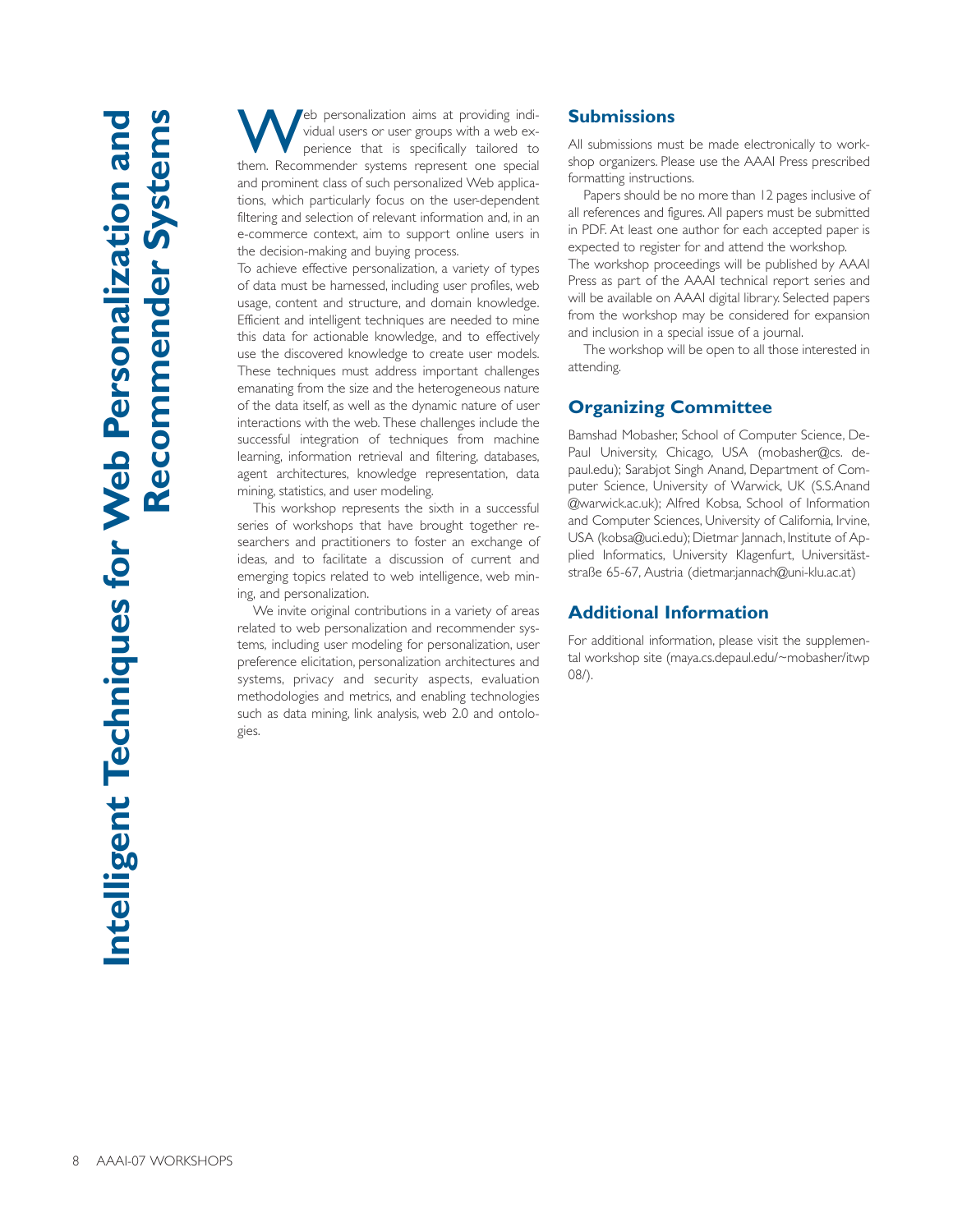The twenty-first century is experiencing a renewed interest in an old idea within artificial intelligence that goes to the heart of what it means to be both human and intelligent. This idea is that much can be gained by metareasoning, the process of reasoning about reasoning itself. This workshop will examine the various aspects of metareasoning including metalevel control, introspective monitoring and models of self and their role in single agent and multiagent applications.

To increase coherence of the workshop sessions and to help attendees to relate heterogeneous positions, all authors are required to include and reference at least one of a set of provided figures, either positively, negatively, or as a contrast to their own alternative models. The goal is to use this as a unifying theme.

## **Potential Topics**

- Theoretical models of metareasoning
- The integration of metalevel control and monitoring
- Multiagent coordinated metareasoning
- Metaexplanation and self-explanation
- Self-adaptive systems and autonomic computing
- Centralized versus distributed metalevel control
- Human metacognition and metamemory
- The role of state abstraction in metareasoning
- Computational models of self and consciousness
- Logical introspection and reflective logic programming
- Bounded rationality
- Learning agents and metareasoning
- Evaluation of metareasoning systems

## **Format**

This two-day workshop will include a number of short paper presentations, thematically organized discussion sessions, a break-out problem-solving session with discussion, and two speakers. We also will include panel discussions after each group of paper presentations so that the audience can ask follow up questions that compare and contrast the related positions. Finally a special track will be targeted for the topic of evaluation of metareasoning systems.

## **Submissions**

The submission should not exceed 8 pages in AAAI style, either in PostScript or PDF format. Submissions must be e-mailed to either chair (mcox@bbn.com or anraja@uncc.edu) by the deadline period and must include and reference at least one of the figures from www.mcox.org/Metareasoning/Figs. Short position statements are also accepted.

# **Organizing Committee**

Mike Cox, Cochair (BBN Technologies), Anita Raja, Cochair (University of North Carolina at Charlotte), Michael L. Anderson (Franklin & Marshall College), David Leake (Indiana University), Shlomo Zilberstein (University of Massachusetts)

## **Program Committee**

Vincent Conitzer, Stefania Constanini, Ed Durfee, Stan Franklin, Andrew Gordon, Eric Horvitz, Victor Lesser, Paul Robertson, Lenhart Schubert, Steve Smith

# **Additional Information**

For additional information, please visit the supplemental workshop site (www.sis.uncc.edu/~anraja/Meta Reasoning/).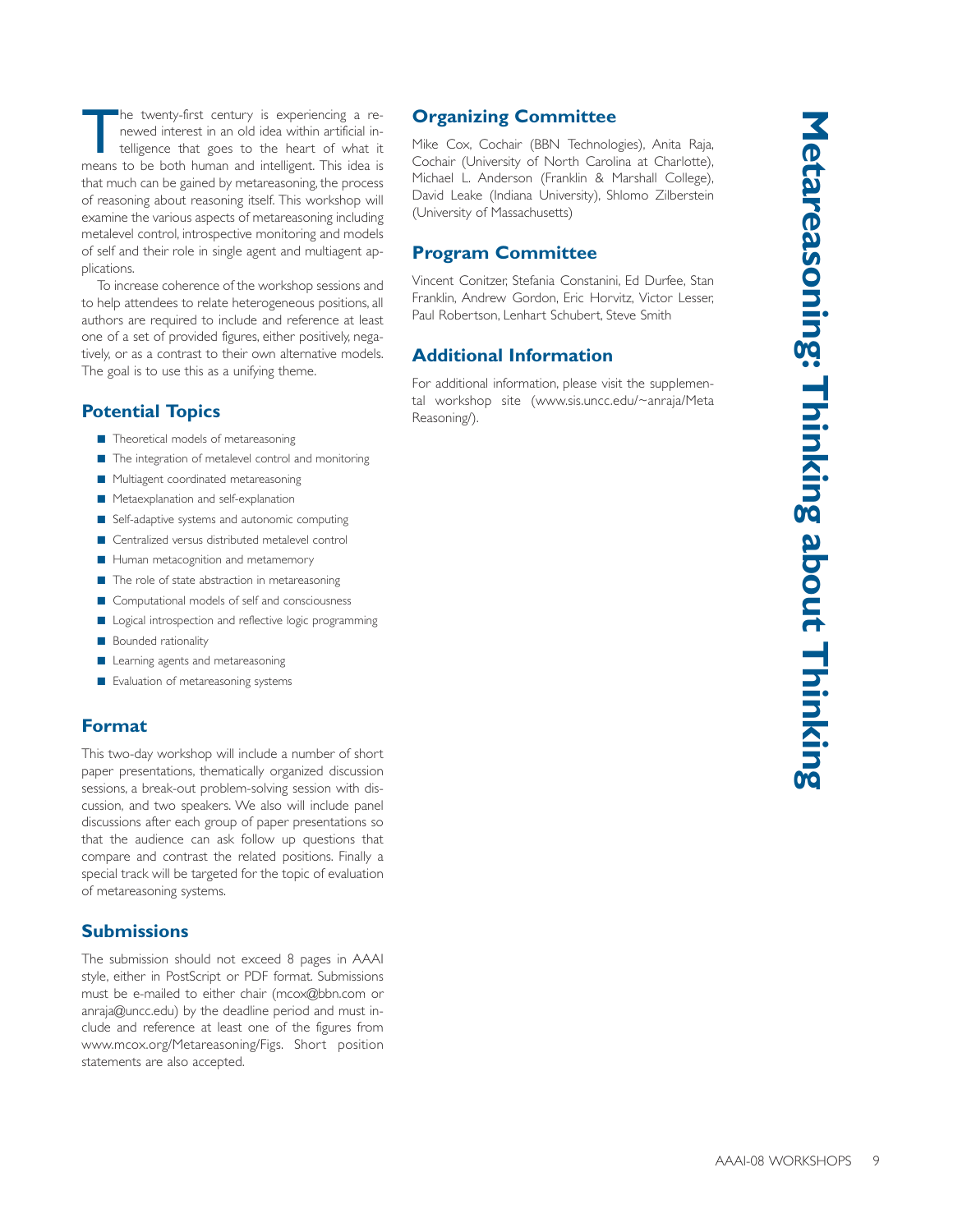The Mobile Robot Workshop will be held Thurs-<br>day, July 17, 2008. The workshop is an extension<br>of the AAAI-08 Robotics program. day, July 17, 2008. The workshop is an extension of the AAAI-08 Robotics program. Further information about this workshop will be forthcoming.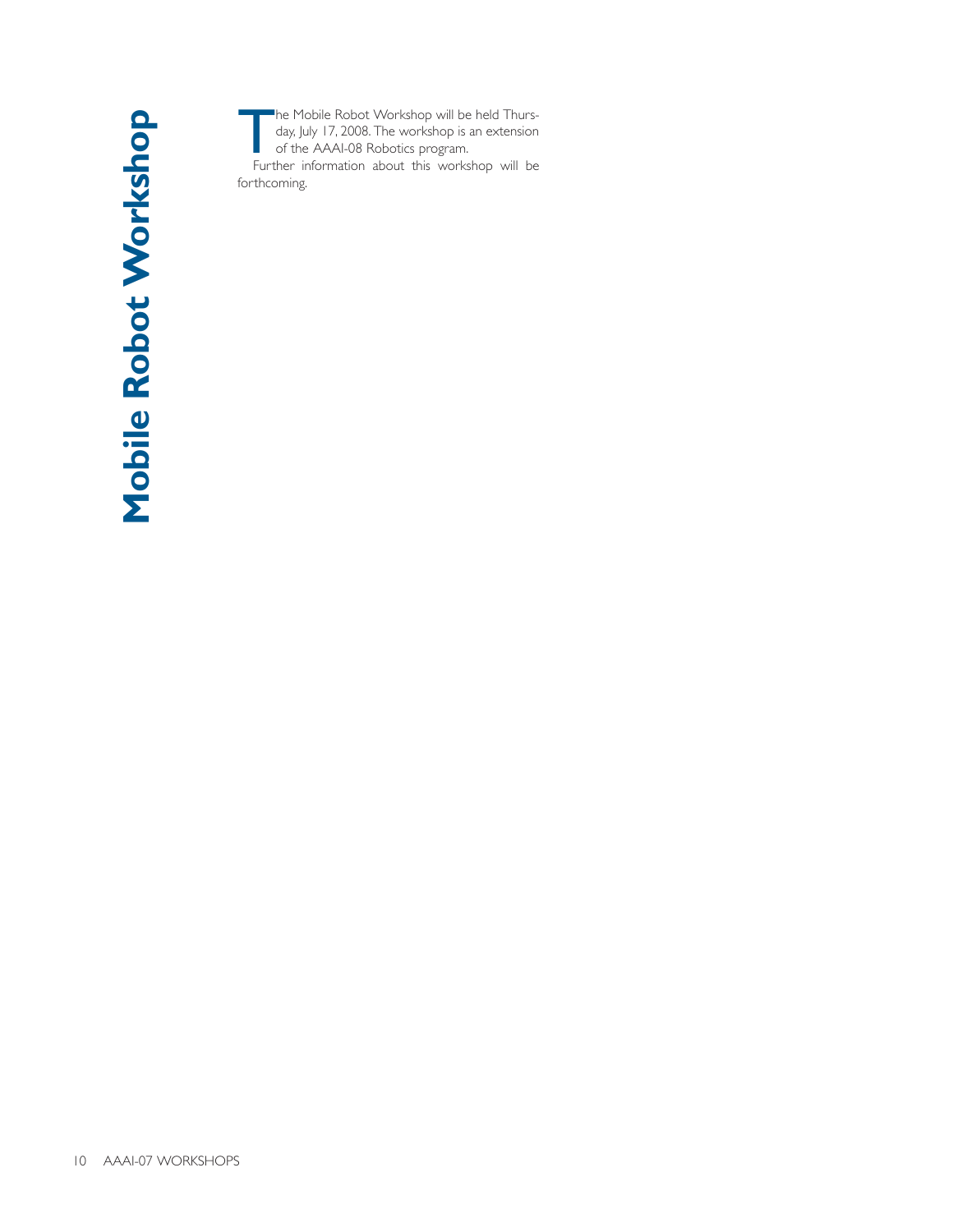P references are a central concept of decision making and are becoming of increasing importance for computational fields such as artificial intelligence, databases, and human-computer interaction. Preference models are needed in decision-support systems such as web-based recommender systems and configurators, in autonomous systems such as Mars rovers, and in multiagent systems dealing with social choice problems. This broadened scope of preferences leads to new types of preference models, new problems for applying preference structures, and new kinds of benefits. Preferences are studied in many areas of artificial intelligence and are an inherently multidisciplinary topic, of interest to economists, computer scientists, operations researchers, mathematicians and more.

The workshop promotes this broadened scope of preference handling and continues a successful series of multidisciplinary events held at Dagstuhl in 2004, IJCAI-05, ECAI-06, and VLDB-07. The workshop provides a forum for presenting advances in preference handling and for exchanging experiences between researchers facing similar questions, but coming from different fields. The workshop builds on the large number of AI researchers working on preference-related issues, but also seeks to attract researchers from databases, multicriteria decision making, economics, and so on.

The workshop addresses all computational aspects of preference handling. This includes methods for the elicitation, modeling, representation, aggregation, and management of preferences and for reasoning about preferences. The workshop studies the usage of preferences in computational tasks from decision making, database querying, web search, personalized humancomputer interaction, personalized recommender systems, e-commerce, multiagent systems, game theory, social choice, combinatorial optimization, planning and robotics, automated problem solving, perception and natural language understanding and other computational tasks involving choices. The workshop seeks to improve the overall understanding of the benefits of preferences for those tasks. Another important goal is to provide cross-fertilization between different fields.

A mixture of presentations with ample time for questions and open panel discussions during two days.

Researchers interested in preference handling may submit a paper or a send a statement of interest in participation.

#### **Submissions**

We solicit electronic submissions of papers (5–6 pages in PDF, formatted in AAAI style) by e-mail to

Ulrich Junker ILOG 1681, route des Dolines F-06560 Valbonne Telephone: +33-492966201

Fax: +33-492966162

ujunker@ilog.fr

# **Organizing Committee**

Jan Chomicki, University at Buffalo (chomicki@cse.buffalo.edu), Vincent Conitzer, Duke University (conitzer@cs.duke.edu), Ulrich Junker, ILOG (ujunker@ ilog.fr), Patrice Perny, LIP6 (Patrice.Perny@lip6.fr).

## **Program Committee**

Wolf-Tilo Balke, Craig Boutilier, Ronen Brafman, Felix Brandt, Jan Chomicki, Paolo Ciaccia, Vincent Conitzer, James Delgrande, Carmel Domshlak, Jon Doyle, Matthias Ehrgott, Edith Elkind, Judy Goldsmith, Sergio Greco, Ulrich Junker, Werner Kie√üling, Jerome Lang, Amelie Marian, Barry O'Sullivan, Jian Pei, Patrice Perny, Ariel Procaccia, Francesca Rossi, Alexis Tsoukis, Panos Vassiliadis, Toby Walsh, Neil Yorke-Smith.

## **Additional Information**

For additional information, please visit the supplemental workshop site (wikix.ilog.fr/wiki/bin/view/Preference WS/MdPref08).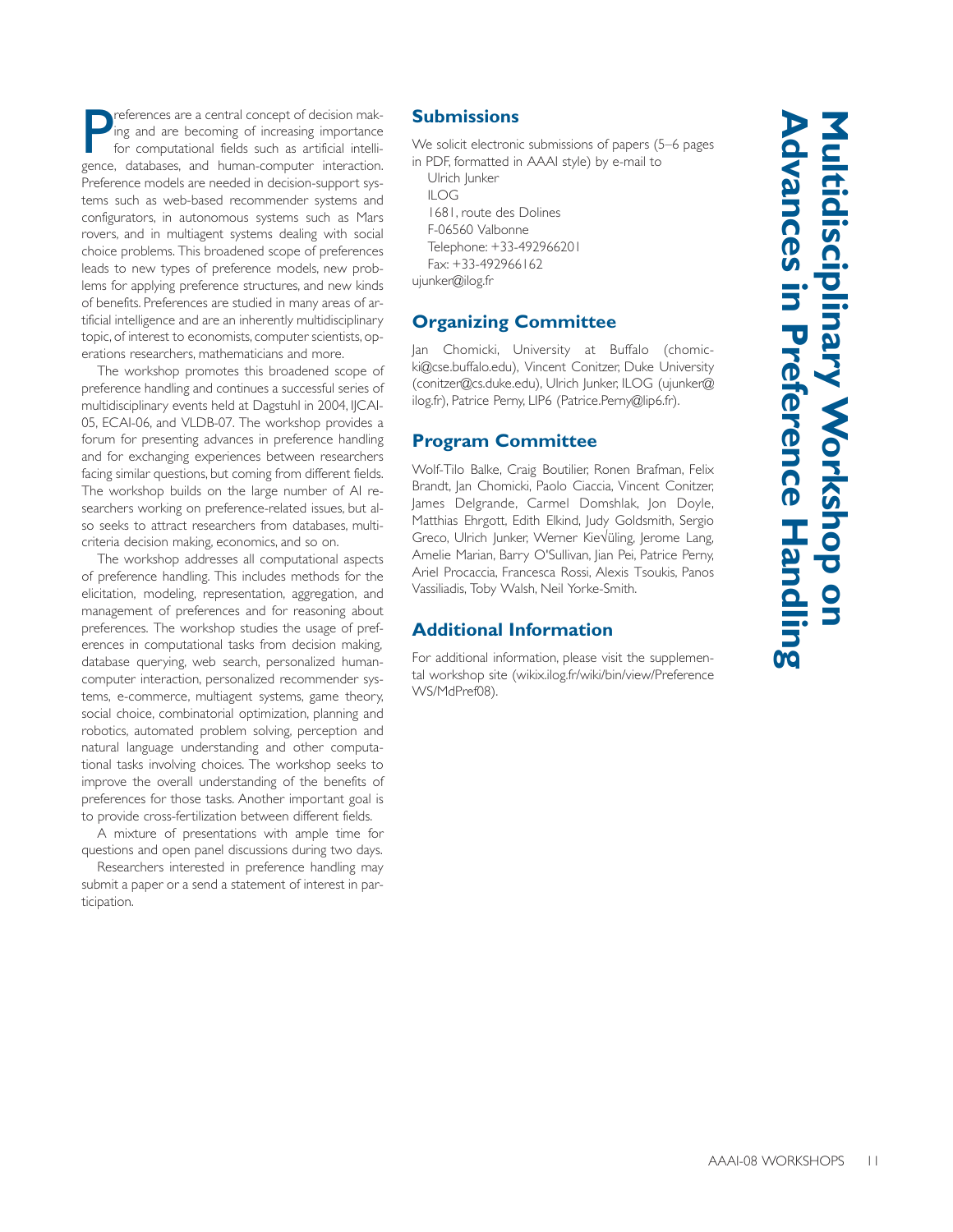euristic search and combinatorial optimization are currently very active areas of research. For example, researchers investigate how to search in real-time, how to search with limited (possibly external) memory, how to solve sequences of similar search problems faster than with isolated searches, how to improve the runtime of the searches over time, how to trade-off between the runtime and memory consumption of the search and the resulting solution quality, and how to focus the searches with sophisticated heuristics such as pattern databases. Their results are published in different conferences such as the IJCAI, AAAI, ICAPS, CP, NIPS, ICRA, and IROS.

This two-day workshop is meant to bring these researchers together to exchange their ideas and crossfertilize the field. Thus, in addition to seeking separate answers to questions like how to design more accurate memory-based heuristics, more I/O-efficient disk-based search algorithms, or more efficient clause-learning strategies, the workshop will stimulate thoughts on combining various techniques originated from different areas of search.

Topics relevant to this workshop include, but are not limited to clause learning, solving sequences of similar search problems, external-memory and parallel search, incremental and active learning in search, pattern databases, portfolios of search algorithms, random versus systematic search strategy selection, real-time search, search focus in goal-directed problem solving, search space discretization for continuous state-space problems, and time, memory, and solution quality tradeoffs. Submissions that connect together multiple search topics listed or not listed above will be given precedence.

#### **Submissions**

We anticipate a two-day workshop with invited speakers, a poster session, and a panel discussion. We also intend to foster a discussion regarding a recurring specialized venue for heuristic search and related algorithms. Those interested in attending should submit either a technical paper (AAAI style, 6 pages preferred, 8 pages maximum) or statement of research interests (2 pages maximum) in PDF format via the ConfMaster site linked from the supplemental workshop homepage. All submitted papers will be carefully peer-reviewed by multiple reviewers and low-quality or offtopic papers will not be accepted.

## **Organizing Committee**

David Furcy (University of Wisconsin Oshkosh, furcyd@uwosh.edu), Sven Koenig (University of Southern California, skoenig@usc.edu), Wheeler Ruml (University of New Hampshire, ruml@cs.unh.edu), Rong Zhou (Palo Alto Research Center, rzhou@parc.com).

## **Additional Information**

For additional information, please visit the supplemental workshop site (www.uwosh.edu/faculty\_staff/furcyd/ search\_symposium\_2008/).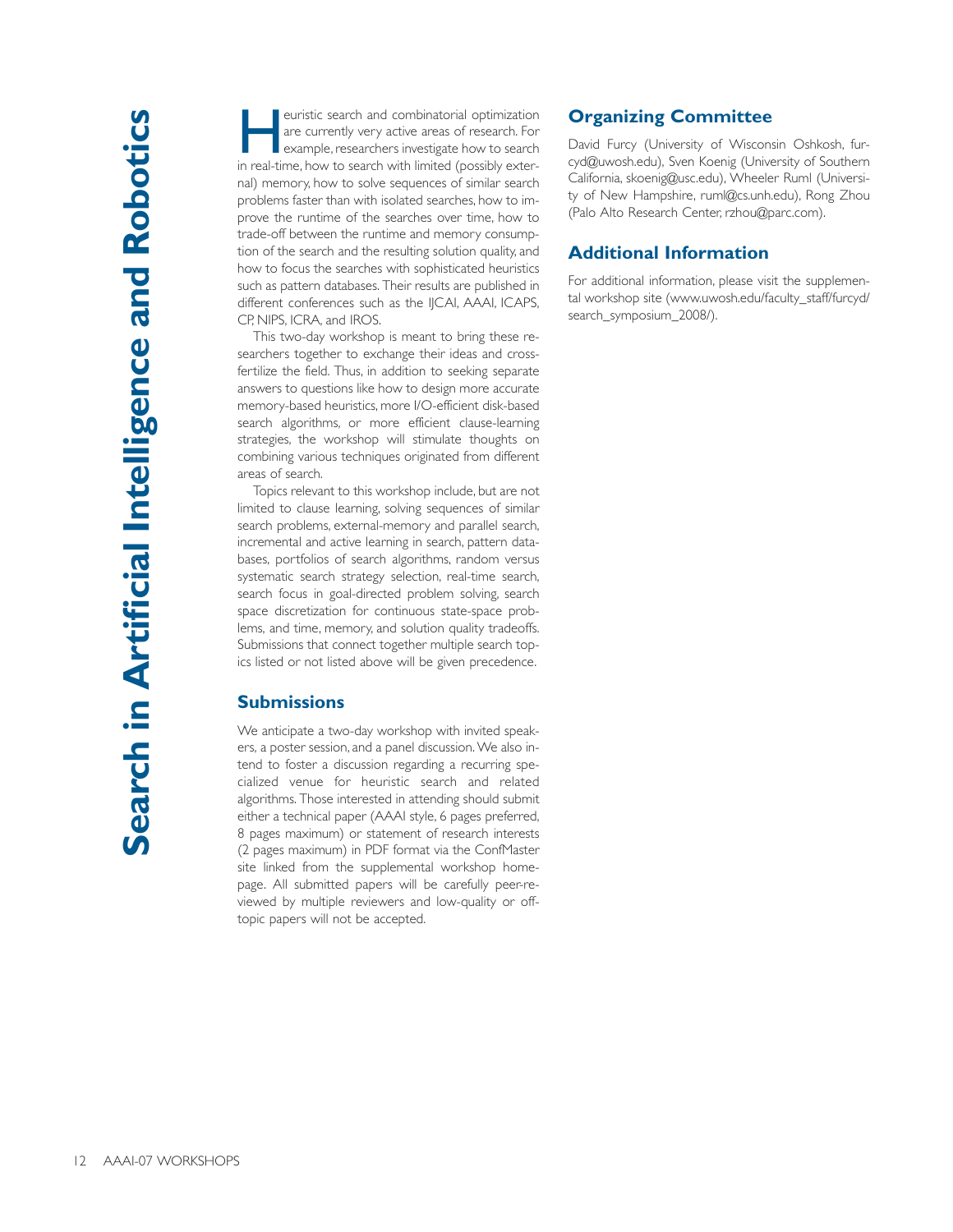This workshop is intended as a forum for discussion, exchange of points of view, assessment of results and methods, and as a source of dissemsion, exchange of points of view, assessment of results and methods, and as a source of dissemination and promotion of the newest advances in the area of spatial and temporal reasoning. Recent years have witnessed remarkable advances in some of the longstanding problems of the field (for instance, new results about tractability for spatial calculi, explicit construction of models, characterization of important subclasses of relations), as well as in the development of new areas (the appearance of new integrated spatiotemporal calculi is one example, as well as the development of multidimensional spatial calculi). Likewise, proposals have been made to remedy some of the weak points of the symbolic approach, by introducing fuzzy versions of classical calculi, or importing nonmonotonic techniques for dealing with incomplete information. At the same time, leaders in AI have sounded the need for solving real problems and making the work on representation and reasoning relevant to the real world.

The workshop consists of two parts, one part of original submissions and a second part of highlights, where the program committee of the workshop invites selected papers that have been published elsewhere in the preceding year to be presented and discussed again at the workshop. The idea is to give every workshop participant the opportunity to get updated about the latest trends and new landmark papers in the area of spatial and temporal representation and reasoning and to discuss these papers in detail.

Up to 40 participants will be selected to attend the workshop, contributing and participating in discussions. Accepted papers will be included in the workshop notes, which will be published in the AAAI technical report series. Screening will be based on reviews and relevance to the workshop goals.

## **Submissions**

Interested authors should format their papers according to the AAAI instructions for authors and should submit their paper by e-mail to Hans Guesgen. Papers should not exceed 10 pages and should be in the form of an extended abstract or complete research, survey, or position paper. Selection of participants will be based on relevance to the indicated focus of the workshop, clarity of the work submitted, and the strength of the research.

## **Workshop Cochairs**

Hans W. Guesgen (primary contact) Institute of Information Sciences and Technology Massey University Private Bag 11222 Palmerston North, New Zealand h.w.guesgen@massey.ac.nz

Gerard Ligozat LIMSI, Universite Paris-Sud P. O. Box 133 91403 Orsay, France ligozat@limsi.fr

Rita V. Rodriguez CISE Computing Research Infrastructure (CRI) National Science Foundation 4201 Wilson Boulevard Arlington, VA 22230 rrodrigu@nsf.gov

# **Additional Information**

For additional information, please visit the supplemental workshop site (www-ist.massey.ac.nz/hwguesgen/ spacetime/aaai08strws/).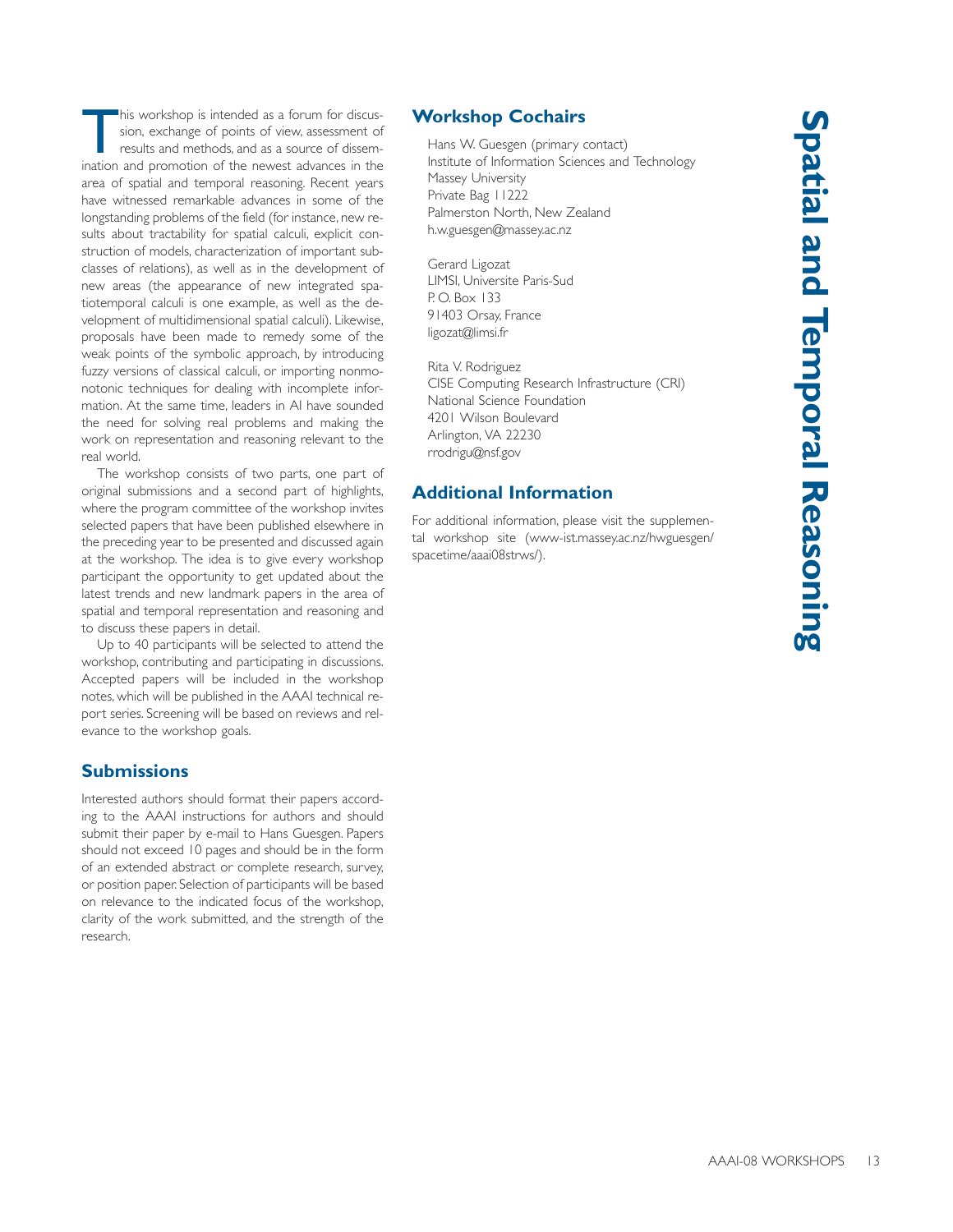rading agents have become a prominent application area in artificial intelligence because of their potential benefits in electronic commerce, and because they present a stiff challenge to models of rational decision-making. A wide variety of trading scenarios and agent approaches have been studied, creating a broad and rich research area. This workshop will focus on the design and evaluation of trading agents. Papers on trading agent architectures, decision-making algorithms, theoretical analysis, empirical evaluations of agent strategies in negotiation scenarios, and game-theoretic analyses, are all within the scope of the workshop.

We expect to accept 9–10 papers for 20-minute presentations, and a few for poster presentation. In addition to the technical papers, we will reserve time during the day for presentations or panels related to the ongoing TAC-08 competition. Attendance at the workshop will be limited to about 75.

#### **Submissions**

Papers should be up to 8 two-column pages, not including references. Manuscripts are expected to be in English, in either PostScript or PDF format. Papers must be formatted in accordance with AAAI publication standards. Submissions should be sent by e-mail to wketter@rsm.nl.

#### **Organizing Committee**

Wolfgang Ketter (Rotterdam School of Management, Erasmus University), Alex Rogers (Southampton University), Norman Sadeh (Carnegie Mellon University), William Walsh (CombineNet)

#### **Program Committee**

Michael Benisch (Carnegie Mellon University), Ken Brown (University College Cork), John Collins (University of Minnesota), Maria Fasli (Essex University), Shaheen Fatima (University of Liverpool), Enrico Gerding (University of Southampton), Maria Gini (University of Minnesota), Amy Greenwald (Brown University), Sverker Janson (Swedish Institute of Computer Science), Patrick Jordan (University of Michigan), Kate Larson (University of Waterloo), Kevin Leyton-Brown (University of British Columbia), Peter McBurney (University of Liverpool), Pericles A. Mitkas (Aristotle University of Thessaloniki), Tracy Mullen (Penn State University), Benno Overeinder (Vrije Universiteit Amsterdam), Julian Padget (University of Bath), David Pardoe (University of Texas at Austin), Simon Parsons (Brooklyn College, City University of New York) (Juan Antonio Rodriguez Aguilar , IIIA-CSIC (Catalonia), Jeffrey Rosenschein (Hebrew University of Jerusalem), Alberto Sardinha (Carnegie Mellon University), Peter Stone (University of Texas at Austin), Ioannis A. Vetsikas (University of Southampton), Michael Wellman (University of Michigan), Dongmo Zhang (University of Western Sydney), Haizheng Zhang (Penn State University

## **Additional Information**

For additional information, please visit the supplemental workshop site (tac.cs.umn.edu/tada08/cfp.html).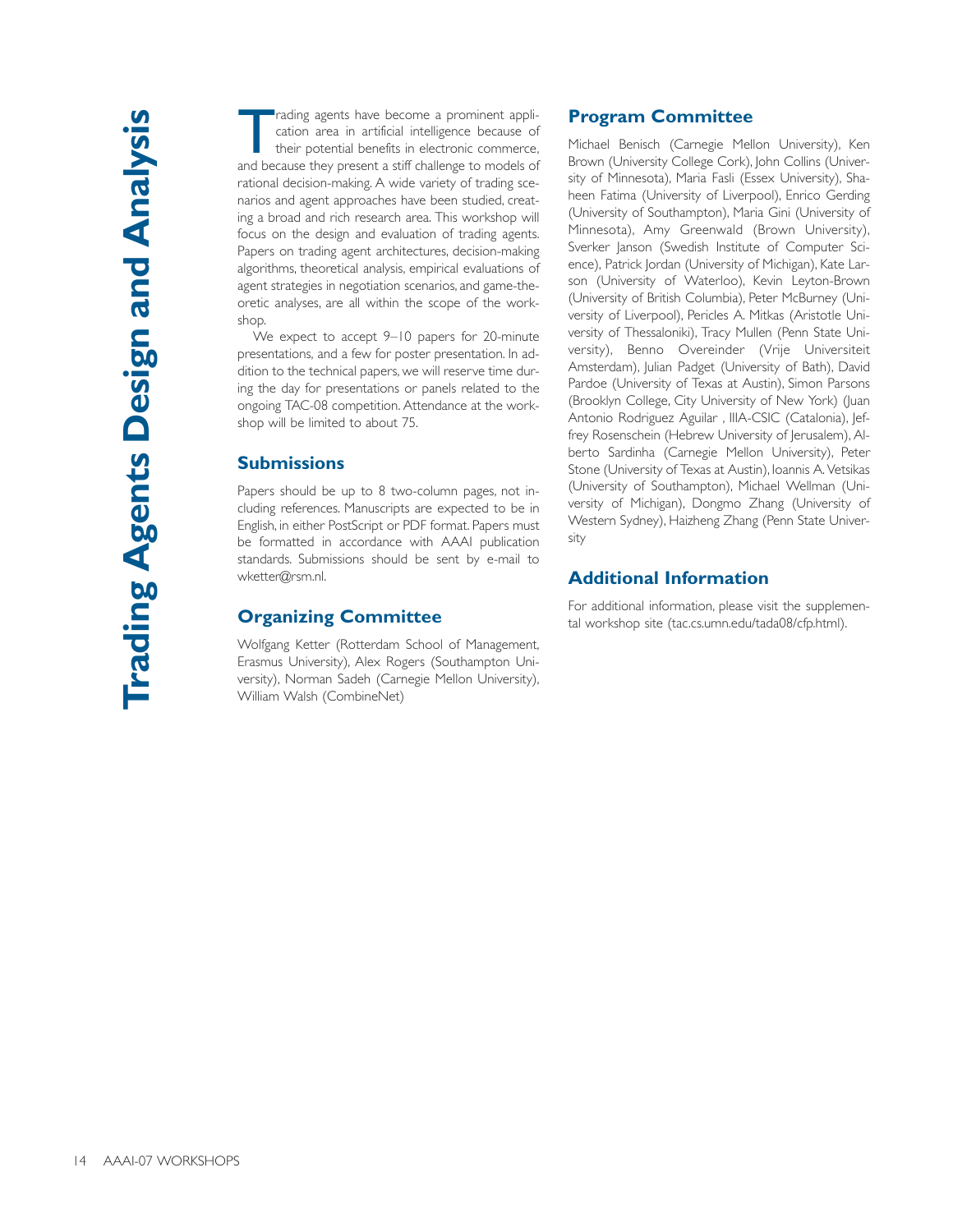Il machine learning algorithms require data to learn and often the amount of data available is a limiting factor. Classification requires labeled data, which may be expensive to obtain. Reinforcement learning requires samples from an environment, which takes time to gather. Recently, transfer learning (TL) approaches have been gaining in popularity as an approach to increase learning performance. Rather than learning a novel target task in isolation, transfer approaches make use of data from one or more source tasks in order to learn the target task with less data or to achieve a higher performance level.

- While transfer has long been studied in humans, it was first applied as a machine learning technique only in the mid 1990s. Although TL is making rapid progress, there are a number of open questions in the field, including:
- How can an appropriate source task be selected for a given target task?
- In some situations transfer decreases performance. Is it possible to avoid negative transfer?
- How can one learn the relationship between a given source and target task, if such a relationship exists?
- What characteristics determine the effectiveness of transfer?

This workshop will give researchers working in TL an opportunity to both present their work and to discuss current topics of interest. We solicit papers that demonstrate empirical success in transferring knowledge between complex tasks, or introduce transfer methods that are likely to scale to such problems. We are most interested in work which examines transfer between reinforcement learning agents, but transfer between any machine learning algorithms will be in scope for this workshop. All submissions will be reviewed for relevance, originality, significance, and clarity. Work will be accepted for either oral or poster presentation.

## **Submissions**

Workshop submissions should be in PDF format only, and sent via e-mail to mtaylor@cs.utexas.edu. Papers should be in AAAI style and may not exceed 6 pages. Submissions are due no later than April 7, 2008. At least one author of each accepted paper is expected to register for the workshop and present the contribution.

# **Organizing Committee**

Matthew E. Taylor (primary contact: mtaylor@cs.utexas.edu, The University of Texas at Austin), Alan Fern (Oregon State University), and Kurt Driessens (K. U. Leuven)

## **Senior Steering Committee**

Peter Stone (The University of Texas at Austin), Richard Maclin (The University of Minnesota), and Jude Shavlik (The University of Wisconsin at Madison)

## **Additional Information**

For additional information, please visit the supplemental workshop site (www.cs.utexas.edu/~mtaylor/ AAAI08TL/).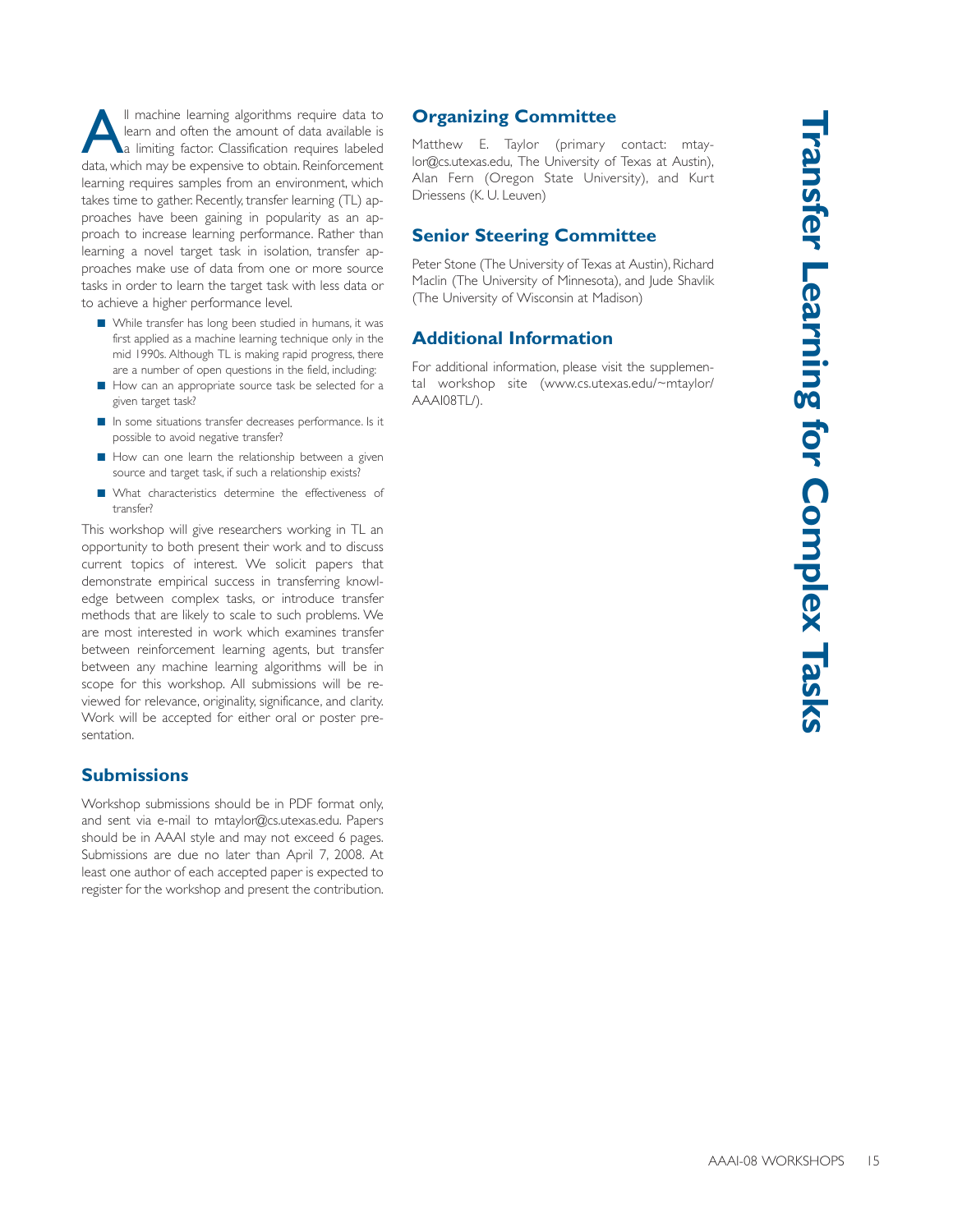Bugs, glitches, and failures shape research and development by charting the boundaries of technology; they identify errors, reveal assumptions, and expose design flaws. When a system works we focus on its input/output behavior, but when a problem occurs, we examine the mechanisms that generated behavior to account for the flaw and hypothesize corrections. This process produces insight and forces incremental refinement. In a sense, failures are the mother of necessity, and therefore the grandmother of invention.

Unfortunately, bugs, glitches, and failures are rarely mentioned in academic discourse. Their role in informing design and development is essentially lost. The first What Went Wrong and Why workshop during the 2006 AAAI spring symposium started to address this gap by inviting AI researchers and system developers to discuss their most revealing bugs, and relate problems to lessons learned. Revised versions of the articles and the invited talks will be published as a special issue of *AI Magazine*.

The first workshop clarified that WWWW experiences can be studied at three different levels of abstraction: the Strategic (AI research in general), Tactical (research area) and Execution (project or implementation) levels. An additional category turned out to be the study of how, why and when failures occur in the first place.

The second workshop will continue our analysis of failures in research. In addition to examining the links between failure and insight, we would like to determine if there is a hidden structure behind our tendency to make mistakes that can be utilized to provide guidance in research.

#### **Submissions**

As such, we invite researchers to submit papers ( $\leq 8$ pages in AAAI format) connecting problems they have encountered to lessons learned on the tactical or execution level. We would also welcome papers on the study of failures themselves. We encourage authors to elaborate on what they believe was the source cause of the failure, how the problem helped them arrive at a better solution, and to suggest a broader categorization of failures and how to utilize them. Submissions (in PDF format) should be directed to submissions@whatwentwrongandwhy.org.

## **Workshop Chairs**

Mehmet H. Göker, PricewaterhouseCoopers, CAR, (mehmet.goker@us.pwc.com) and Daniel Shapiro, CSLI/Stanford University, & Applied Reactivity, Inc. (dgs@stanford.edu)

#### **Program Committee**

David Aha (Naval Research Laboratory), Ralph Bergmann (Universität Trier, Lehrstuhl für Wirtschaftsinformatik II), Carl Hewitt (MIT EECS, emeritus), Jean-Gabriel Ganascia (University Pierre et Marie Curie, LIP6), David Leake (Indiana University, Computer Science Department), Doug Lenat (Cycorp Inc.), Ramon Lopez de Mantaras (CSIC Artificial Intelligence Research Institute), Edwina Rissland (University of Massachusetts Amherst, Department of Computer Science), Ted Senator (SAIC)

#### **Additional Information**

For additional information, please visit the supplemental workshop site (www.whatwentwrongandwhy.org).